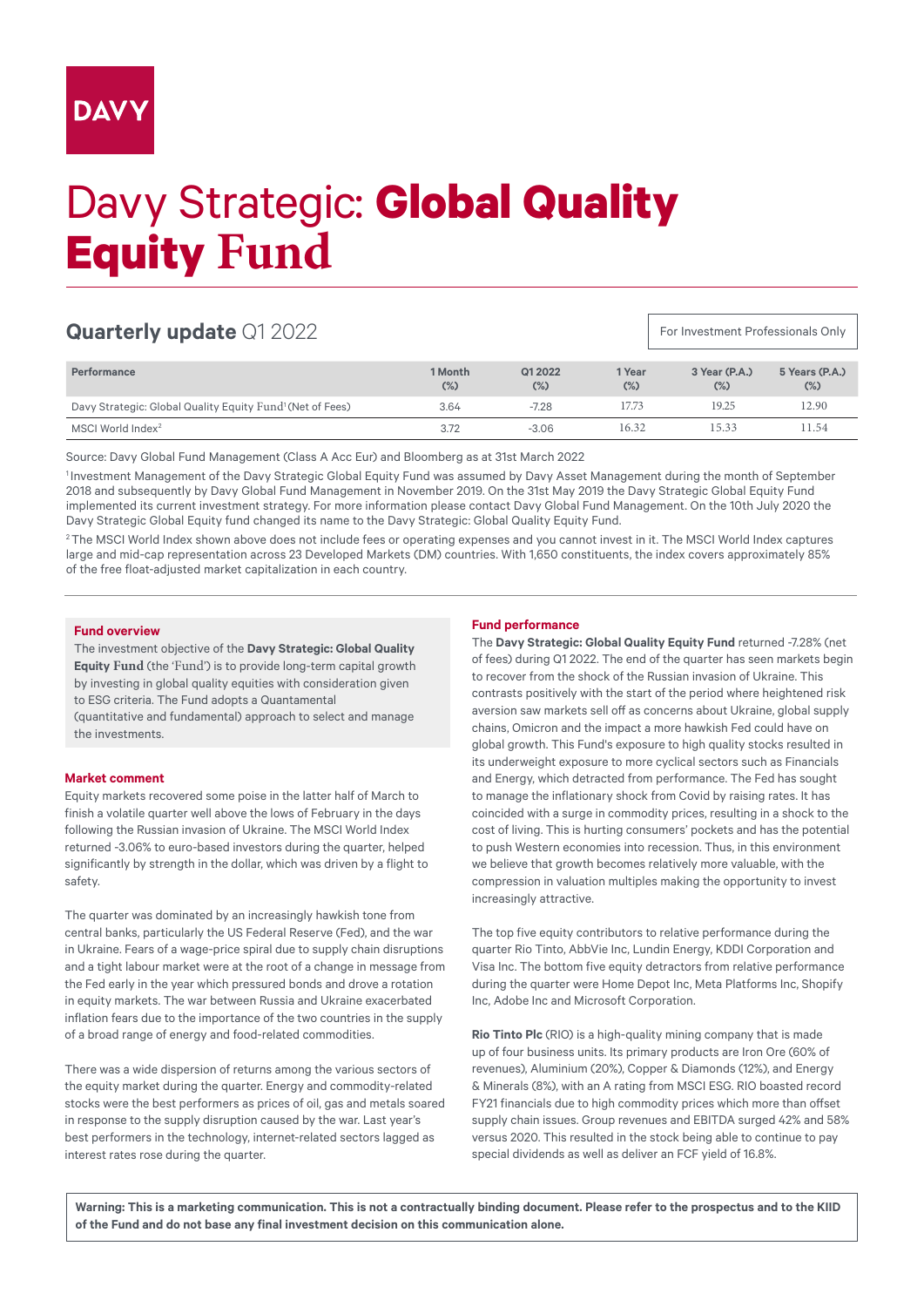**Abbvie** is a high-quality global biopharmaceutical company with a BBB ESG rating from MSCI. Its products address some of the world's most complex and serious diseases. Its primary drug is Humira, used for rheumatoid arthritis; it accounts for c. 37% of total net revenues. Other key drugs include Imbruvica (10%) used to treat cancer and Mavyret (3%) for hepatitis C. The market had been concerned over its overreliance on Humira, which is due to come off patent in 2023 and face competition from biosimilars. The firm is successfully diversifying its product range into areas such as Botox and Neuroscience, decreasing the stock's risk profile, while increasing its growth potential.

**Home Depot** Inc (HD) is the world's largest home improvement retailer, with ~2,200 stores in the US, Canada, and Mexico. It offers an assortment of building materials, home improvement products, lawn and garden products, and decor products, as well as home improvement installation services, tool and equipment rental. Our view is that it is a high-quality stock which is AA rated by MSCI ESG. A typical store has ~105,000 square feet of indoor retail space and is interconnected with an e-commerce business. This integrated business model is expected to insulate the retailer from tougher comparisons in 2022. However, higher input prices mean HD management's outlook for 2022 was viewed as not being conservative enough by analysts, and the stock has de-rated.

**Meta Platforms Inc.** (FB) is a global technology company with a stated mission to make the world more open and connected. It has over 2bn users, operating some of the world's largest social networking platforms. Its offering includes popular mobile applications such as Messenger and WhatsApp, which are amongst the most frequently used applications globally. Most of FB's revenue is derived from advertising (99%), with a significant proportion of this (>90%) coming from mobile. Management's objective is to monetize these platforms through focused advertising on Facebook and Instagram using Canvas Ads, Dynamic Ads and video for a wide variety of products. Management's recent comments about Apple's iOS changes, as well as FB's focus on video and young adults in the near-to-medium term, and the metaverse long-term, suggest some short-term headwinds may take time to overcome. We believe that it is a high-quality attractively valued growing company and we view the recent pull-back in the stock as a buying opportunity.

#### **Sample Portfolio transactions**

The Fund exited Amazon.Com, Ansys, CostCo, CSL, Dupont De Nemours, ETSY, Garmin, HelloFresh, Nabtesco, Nestle, ServiceNow, Shopify, SIKA, Take-Two and Teradyne. These transactions are in line with the quality philosophy of the Fund.

#### **The QQE perspective**

The change in tone within the equity market at the start of the year was very much on the side of continued economic expansion and rising rates. The war in Ukraine has cast a shadow on growth prospects, particularly within Europe, and exacerbated what is now seen as the "inflation problem". Our view is that avoiding deflation was the aim of the zero interest rates and quantitative easing policies of past two years.

Our quality model guides stock selection within our equity portfolios. It assigns a quality rank to each stock in a broad universe based on four pillars of Profitability, Persistence, Protection and People. In the first quarter, the People pillar, which rates companies based on capital allocation, was the best performing of the four pillars. In the past, such outperformance has reflected investor confidence in the economic cycle. This is an important support to markets as we enter another quarterly earnings season during which company managements face heightened risks. Against this uncertain background, we are confident that our quality framework will stand our clients in good stead.

| <b>Calendar Year Performance</b>              | 2021 (%) | 2020 (%) | 2019 (%) | 2018 (%) | 2017 (%) |
|-----------------------------------------------|----------|----------|----------|----------|----------|
| Global Equity Income Fund (Net of fees) (EUR) | 27.5     | $-4.2$   | 27.4     | $-4.4$   | 0.9      |
| MSCI World Index (EUR)                        | 31.1     | 6.3      | 30.0     | $-4.1$   | 7.5      |
| Chevron Corp                                  | 46.3     | $-26.0$  | 15.3     | $-9.8$   | 10.6     |
| Rio Tinto Plc                                 | 0.6      | 30.6     | 35.4     | 0.3      | 31.5     |
| Exxon Mobil Corp                              | 57.6     | $-36.2$  | 7.3      | $-15.1$  | $-3.8$   |
| Zurich Insurances Group AG                    | 12.8     | 0.3      | 43.6     | 4.8      | 12.5     |
| Telus Corp                                    | 23.6     | 5.2      | 16.3     | $-0.6$   | 16.3     |
| Home Depot                                    | 59.5     | 24.5     | 30.5     | $-7.3$   | 44.6     |
| Hong Kong Exchanges                           | 9.3      | 71.6     | 14.6     | $-2.9$   | 33.9     |
| JP Morgan Chase & Co                          | 27.7     | $-5.5$   | 47.3     | $-6.6$   | 26.7     |
| Pfizer Inc                                    | 66.7     | 3.2      | $-6.9$   | 24.8     | 15.9     |
| Taiwan Semiconductor Manufacturer             | 12.1     | 92.7     | 64.8     | $-3.6$   | 42.3     |

Source: Davy Global Fund Management (Class A Acc Eur) and Bloomberg as at 31st December 2021. Performance is quoted in local currency unless otherwise stated.

**Warning: Past performance is not a reliable guide to future performance. The value of the investment can reduce as well as increase and, therefore, the return on the investment will also be variable. Changes in exchange rates may have an adverse effect on the value price or income of the product.**